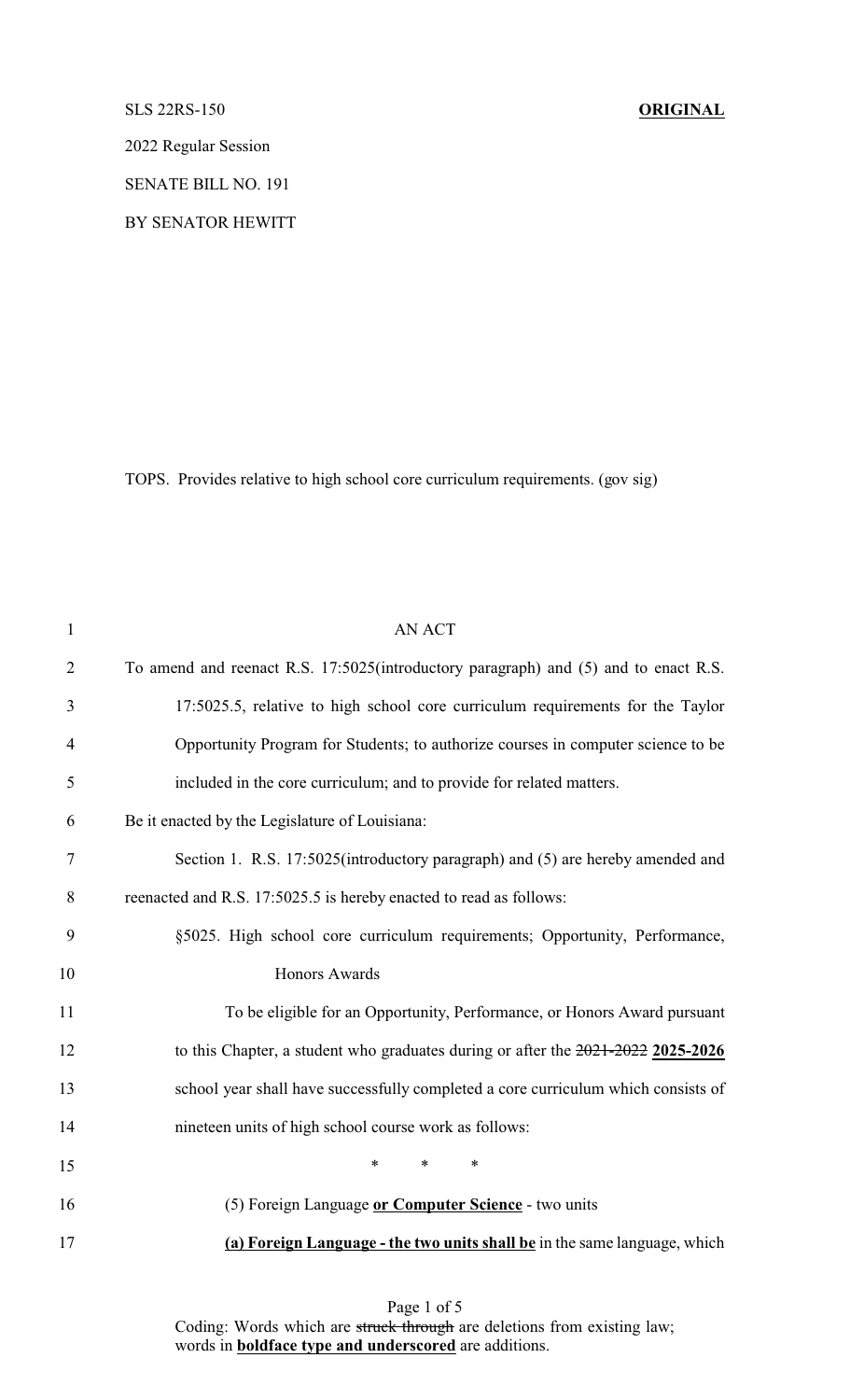| $\mathbf{1}$   | may include the following: AP Chinese Language and Culture, AP French Language |
|----------------|--------------------------------------------------------------------------------|
| $\overline{2}$ | and Culture, AP German Language and Culture, AP Italian Language and Culture,  |
| 3              | AP Japanese Language and Culture, AP Latin, AP Spanish Language and Culture,   |
| 4              | French IV IB, French V IB, Spanish IV IB, and Spanish V IB.                    |
| 5              | (b) Computer Science - the two units shall be in principles, coding, and       |
| 6              | programming, which may include the following: AP Computer Science A, AP        |
| 7              | <b>Computer Science Principles, Computer Science Year One IB, and Computer</b> |
| 8              | <b>Science Year Two IB.</b>                                                    |
| 9              | $\ast$<br>$\ast$<br>∗                                                          |
| 10             | school<br>curriculum requirements; Opportunity,<br>§5025.5.<br>High<br>core    |
| 11             | Performance, Honors Awards; students graduating 2021-2022                      |
| 12             | through 2025-2026 school year                                                  |
| 13             | To be eligible for an Opportunity, Performance, or Honors Award                |
| 14             | pursuant to this Chapter, a student who graduates during the 2021-2022         |
| 15             | through the 2025-2026 school year shall have successfully completed a core     |
| 16             | curriculum which consists of nineteen units of high school course work as      |
| 17             | follows:                                                                       |
| 18             | (1) English - Four Units                                                       |
| 19             | (a) English I.                                                                 |
| 20             | (b) English II.                                                                |
| 21             | (c) One unit chosen from the following: English III, AP English                |
| 22             | Language Arts and Composition, or English III IB (Language A or Literature     |
| 23             | and Performance).                                                              |
| 24             | (d) One unit chosen from the following: English IV, AP English                 |
| 25             | Literature and Composition, or English IV IB (Language A or Literature and     |
| 26             | Performance).                                                                  |
| 27             | (2) Mathematics - Four Units                                                   |
| 28             | (a) Algebra I (one unit), Geometry (one unit), and Algebra II (one unit).      |
| 29             | Integrated Mathematics I, Integrated Mathematics II, and Integrated            |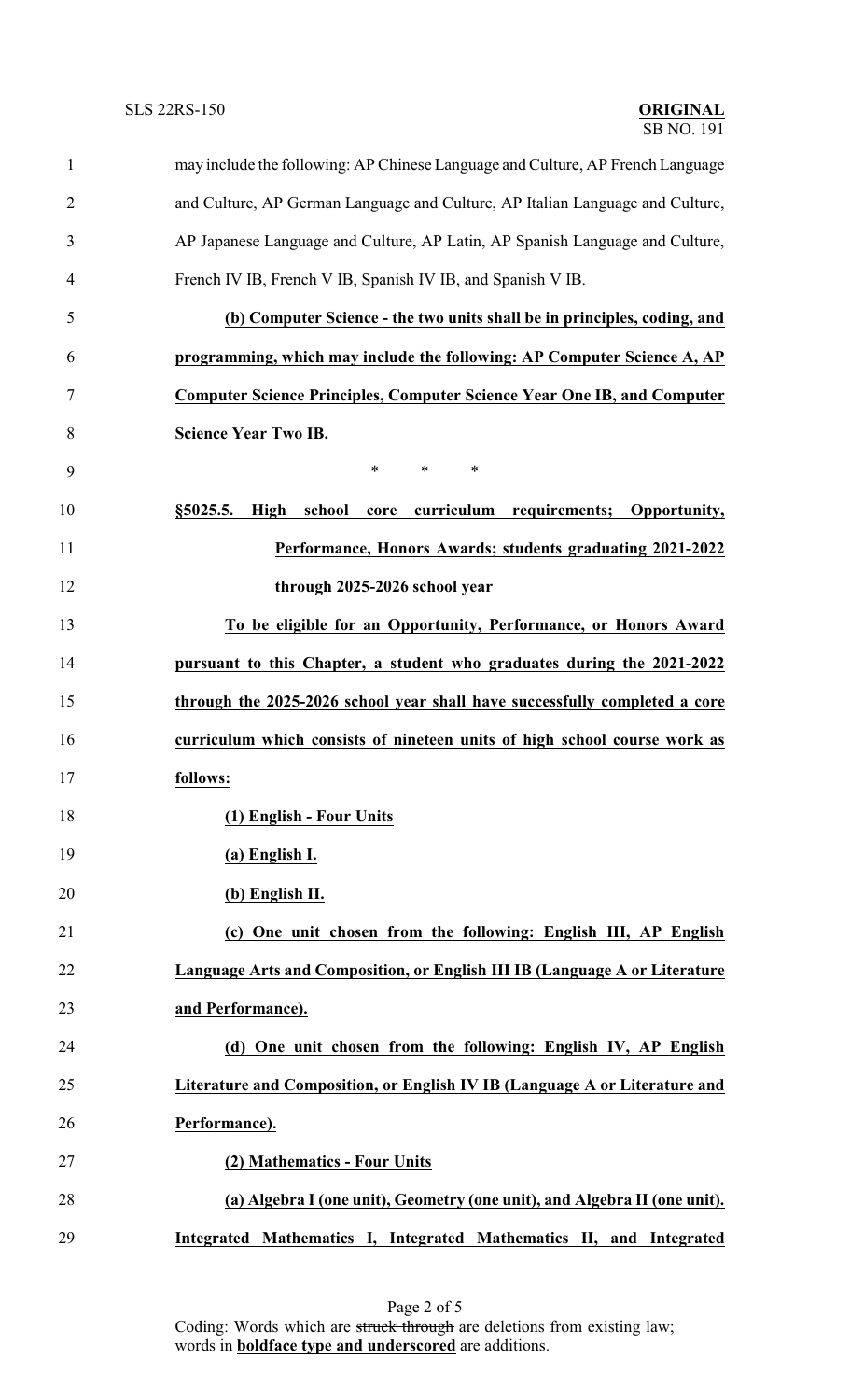| $\mathbf{1}$   | Mathematics III may be substituted for the Algebra I, Geometry, and Algebra      |
|----------------|----------------------------------------------------------------------------------|
| $\overline{2}$ | II sequence.                                                                     |
| 3              | (b) One unit chosen from the following: Algebra III; Advanced Math               |
| 4              | Functions and Statistics, Advanced Math-Pre-Calculus, Pre-Calculus, or Math      |
| 5              | Methods I IB (Mathematical Studies SL); Calculus, AP Calculus AB, or Math        |
| 6              | Methods II IB (Mathematics SL); AP Calculus BC; Probability and Statistics       |
| 7              | or AP Statistics; IB Further Mathematics HL; IB Mathematics HL.                  |
| 8              | (3) Science - Four Units                                                         |
| 9              | (a) Biology I.                                                                   |
| 10             | (b) Chemistry I.                                                                 |
| 11             | (c) Two units chosen from the following: Earth Science; Environmental            |
| 12             | Science; Physical Science; Agriscience I and Agriscience II (one unit combined); |
| 13             | Chemistry II, AP Chemistry, or IB Chemistry II; AP Environmental Science,        |
| 14             | or IB Environmental Systems; Physics I, AP Physics I, AP Physics B, or IB        |
| 15             | Physics I; AP Physics C: Electricity and Magnetism, AP Physics C: Mechanics,     |
| 16             | IB Physics II, or AP Physics II; Biology II, AP Biology, or IB Biology II.       |
| 17             | (4) Social Studies - Four Units                                                  |
| 18             | (a) One unit chosen from the following: U.S. History, AP US History, or          |
| 19             | <b>IB US History.</b>                                                            |
| 20             | (b) One unit chosen from the following: Civics, Government, AP US                |
| 21             | Government and Politics: Comparative, AP US Government and Politics:             |
| 22             | <b>United States.</b>                                                            |
| 23             | (c) Two units chosen from the following: Western Civilization, European          |
| 24             | History, or AP European History; World Geography, AP Human Geography,            |
| 25             | or IB Geography; World History, AP World History, or World History IB;           |
| 26             | History of Religion; IB Economics, Economics, AP Macroeconomics, or AP           |
| 27             | Microeconomics; African American History.                                        |
| 28             | (5) Foreign Language - two units in the same language, which may                 |
| 29             | include the following: AP Chinese Language and Culture, AP French Language       |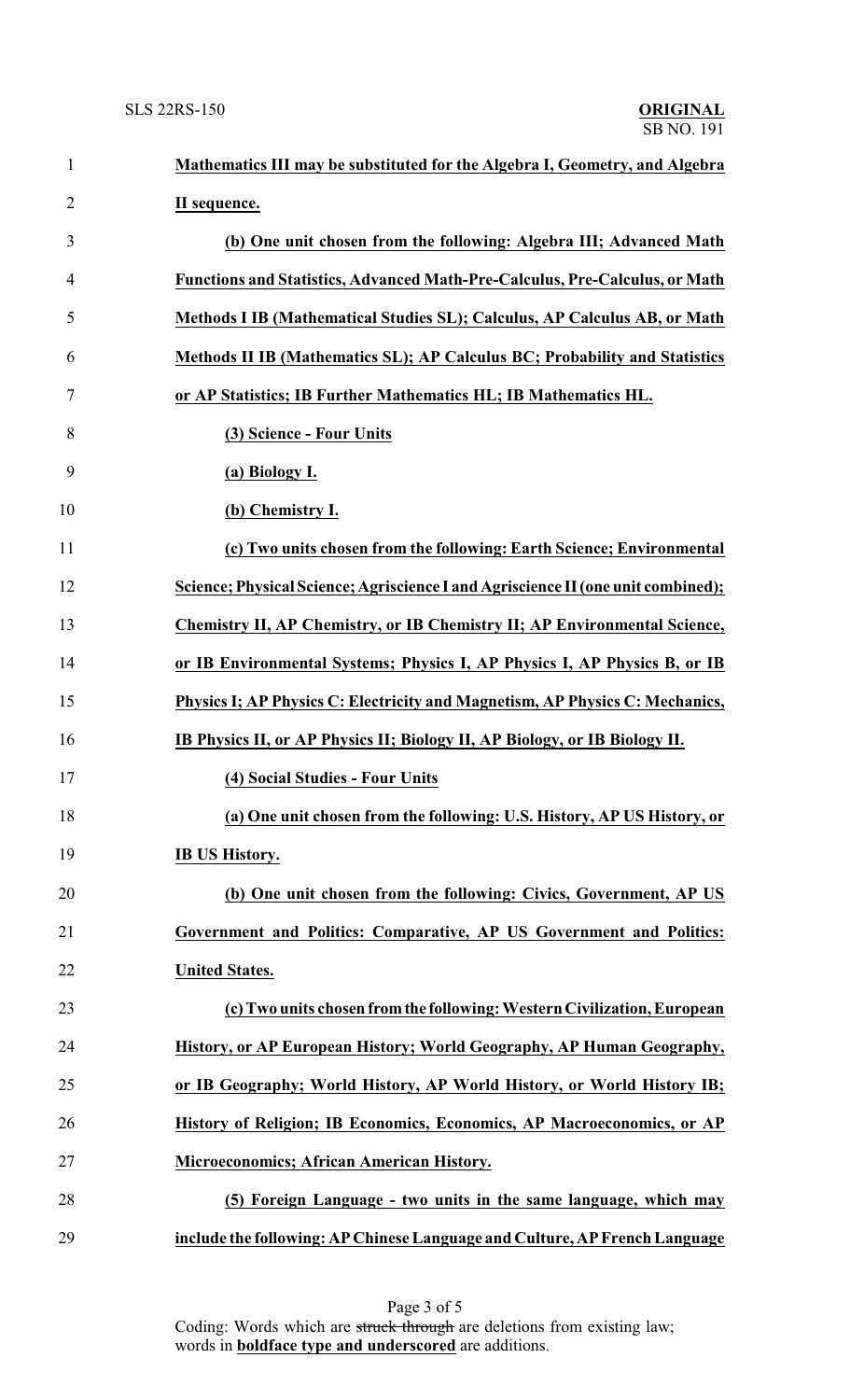| $\mathbf{1}$   | and Culture, AP German Language and Culture, AP Italian Language and                          |
|----------------|-----------------------------------------------------------------------------------------------|
| $\overline{2}$ | Culture, AP Japanese Language and Culture, AP Latin, AP Spanish Language                      |
| 3              | and Culture, French IV IB, French V IB, Spanish IV IB, and Spanish V IB.                      |
| $\overline{4}$ | (6) Art - one unit chosen from the following: Performance course in                           |
| 5              | Music, Dance, or Theatre; Fine Arts Survey; Art I, II, III, and IV; Talented Art              |
| 6              | I, II, III, and IV; Talented Music I, II, III, and IV; Talented Theater Arts I, II,           |
| $\tau$         | III, and IV; Speech III and Speech IV (one unit combined); AP Art History; AP                 |
| 8              | Studio Art: 2-D Design; AP Studio Art: 3-D Design; AP Studio Art: Drawing;                    |
| 9              | AP Music Theory; Film Study I IB; Film Study II IB; Music I IB; Music II IB;                  |
| 10             | Art Design III IB; Art Design IV IB; Theatre I IB; or Drafting.                               |
| 11             | (7) For the purposes of this Section, any core curriculum course that is                      |
| 12             | taken by a student who has been identified as gifted pursuant to State Board of               |
| 13             | Elementary and Secondary Education policy and that is taken in fulfillment of                 |
| 14             | the student's Individualized Education Program shall be considered a gifted                   |
| 15             | course and shall fulfill the core curriculum requirement in its given subject                 |
| 16             | area.                                                                                         |
| 17             | Section 2. This Act shall become effective upon signature by the governor or, if not          |
| 18             | signed by the governor, upon expiration of the time for bills to become law without signature |
| 19             | by the governor, as provided by Article III, Section 18 of the Constitution of Louisiana. If  |
| 20             | vetoed by the governor and subsequently approved by the legislature, this Act shall become    |
| 21             | effective on the day following such approval.                                                 |
|                |                                                                                               |

The original instrument and the following digest, which constitutes no part of the legislative instrument, were prepared by Cheryl Serrett.

## DIGEST SB 191 Original 2022 Regular Session Hewitt

Present law provides for a high school core curriculum that is required for a student to be eligible for a Taylor Opportunity Program for Students (TOPS) award. Present law requires two units of foreign language that are in the same language.

Proposed law provides that students graduating during or after the 2025-2026 school year, may elect to earn two units in computer science or two units in the same foreign language.

Proposed law provides the Computer Science units shall be in computer science principles, coding, or programming and lists certain AP and IB courses allowed for credit in the

Page 4 of 5

Coding: Words which are struck through are deletions from existing law; words in **boldface type and underscored** are additions.